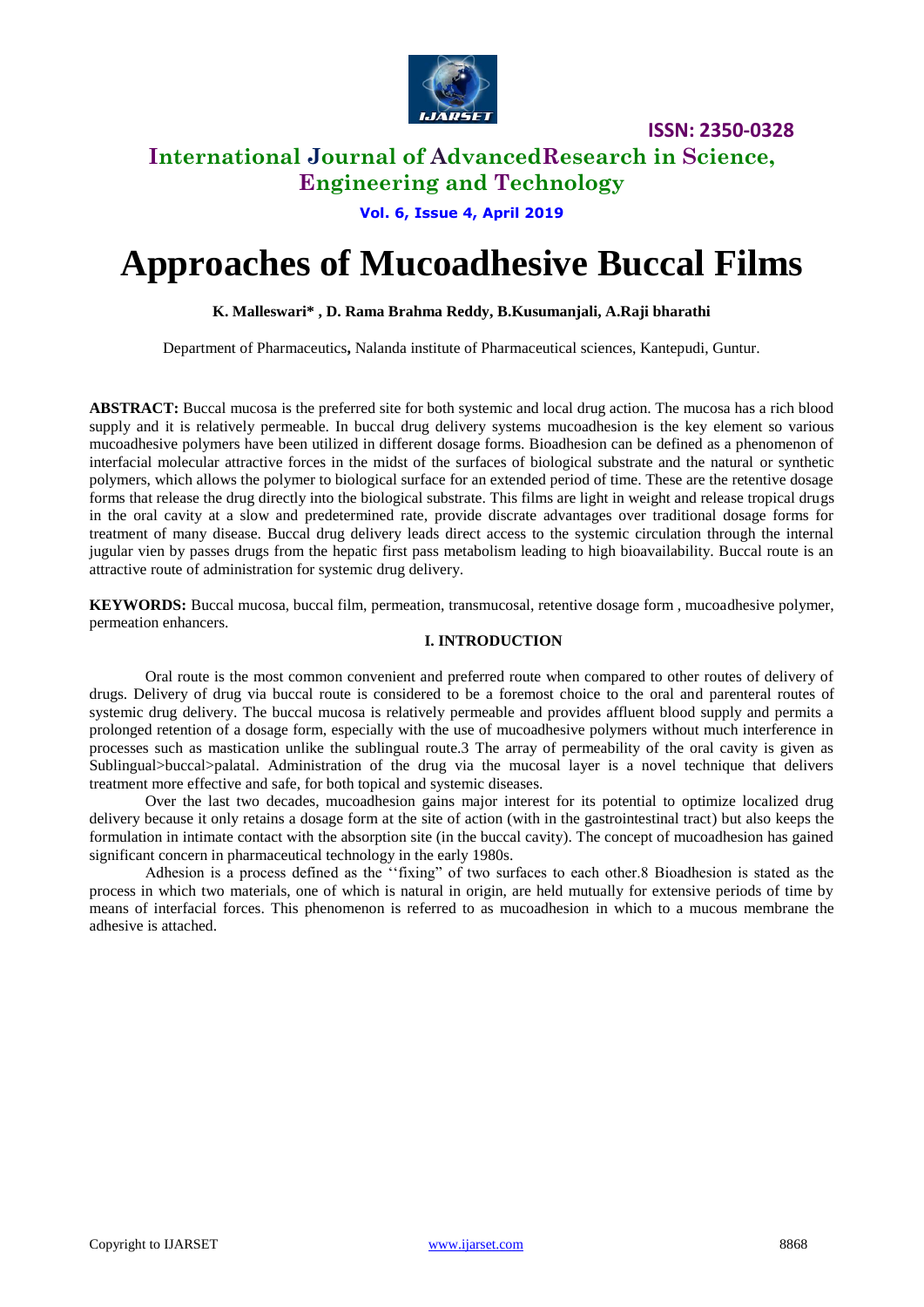

# **International Journal of AdvancedResearch in Science, Engineering and Technology**

# **Vol. 6, Issue 4, April 2019**



## **A. ADVANTAGES:**

Fig: 1 Oral mucosa

- Rapid onset of action.
- The drug is easily administered by buccal delivery that is unstable in acidic environment of the stomach.
- Avoidance of first pass metabolism and thereby increase in bioavailability.
- Due to the intimate contact surface of the oral cavity with mucoadhesive membrane, maximized absorption rate occurs.
- The drug release is prolonged for a certain period of time.
- Flexibility in designing as multi or unidirectional release systems not only for local but also systemic actions.
- The thin film is more stable and durable than other conventional dosage forms and also improves dosage accuracy relative to liquid formulations.

# **B. DISADVANTAGES:**

- Occurrence of local ulcerous effects due to prolonged contact of the drug possessing ulcerogenic property.
- One of the major limitations in the development of oral mucosal delivery is the lack of a good model for in vitro screening to identify drugs suitable for such administration.
- Drugs, which irritate the oral mucosa, have a bitter or unpleasant taste or odour; cannot be administered by this route.
- Drugs, which are unstable at buccal pH, cannot be administered by this route.
- Only drugs with small dose requirements can be administered.
- Drugs may get swallowed with saliva and loses the advantages of buccal route.
- Only those drugs, which are absorbed by passive diffusion, can be administered by this route.
- Surface area available for absorption is less.
- The buccal mucosa is relatively less permeable than the small intestine, rectum, etc.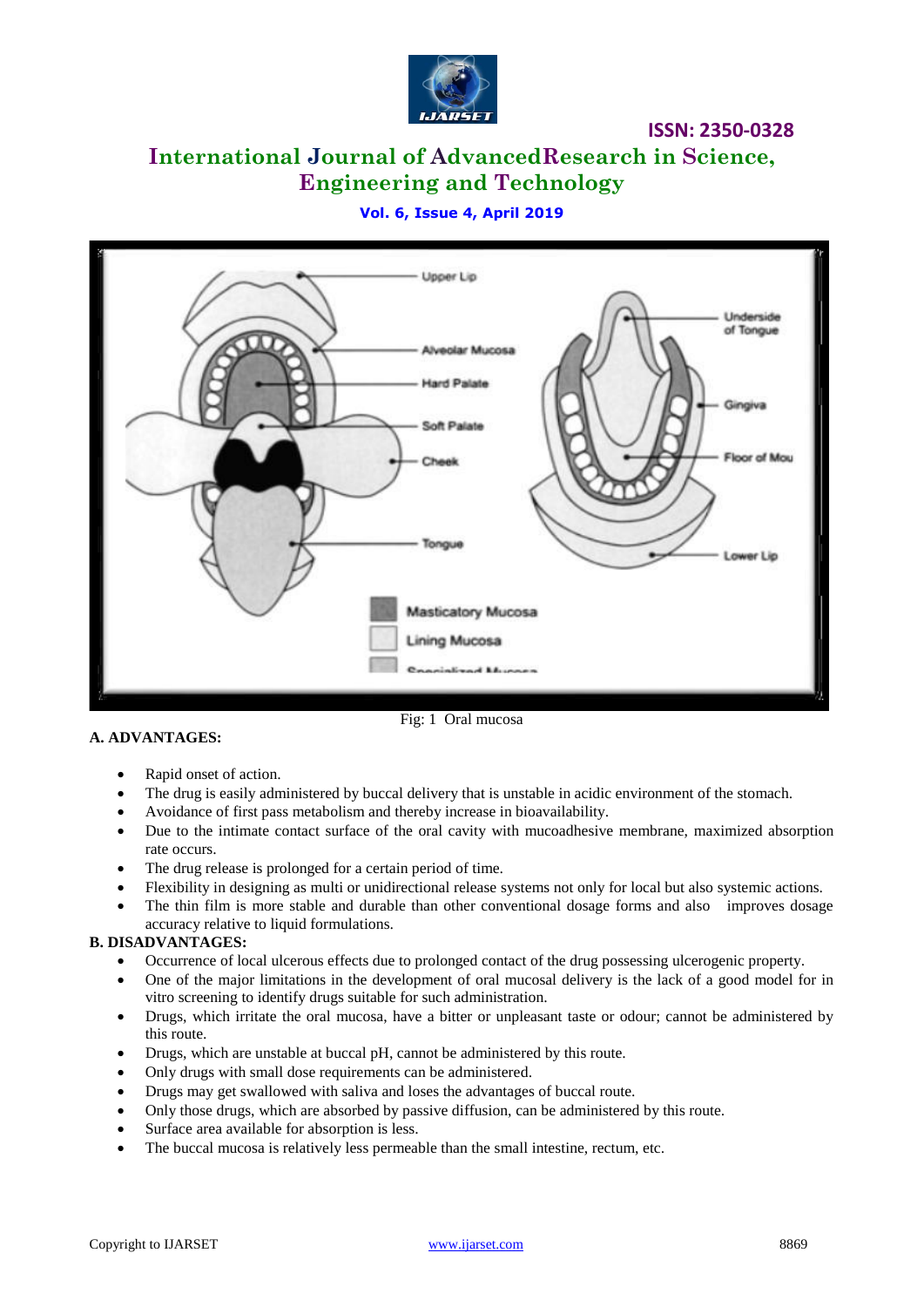

# **International Journal of AdvancedResearch in Science, Engineering and Technology**

# **Vol. 6, Issue 4, April 2019**

# **C. CLASSIFICATION:**

#### **1. Buccal Bioadhesive Tablets**

Buccal bioadhesive tablets are dry dosage forms that are to be moistened after placing in contact with buccal mucosa. Double and multilayered tablets are already formulated using bioadhesive polymers and excipients. These tablets are solid dosage forms that ate prepared by the direct compression of powder and can be placed into contact with the oral mucosa and allowed to dissolve or adhere depending on the type of excipients incorporated into the dosage form.They can deliver drug multi- directionally into the oral cavity or to the mucosal surface.

#### **2**. **Buccal Bioadhesivc Semisolid Dosage Forms:**

Buccal bioadhesive semisolid dosage forms consist of finally powdered natural or synthetic polymers dispersed in a polyethylene or in aqueous solution

# example: Arabase.

# **3. Buccal Bioadhesive Patches and Films:**

Buccal bioadhesive patches consists of two ply laminates or multilayered thin film that are round or oval in shape, consisting of basically of bioadhesive polymeric layer and impermeable backing layer to provide unidirectional flow of drug across buccal mucosa. Buccal bioadhesive films are formulated by incorporating the drug in alcohol solution of bioadhesive polymer.

## **4. Buccal Bioadhesive Powder Dosage Forms:**

Buccal bioadhesive powder dosage forms are a mixture of bioadhesive polymers and the drug and are sprayed onto the buccal mucosa the reduction in diastolic B.P after the administration of buccal tablet and buccal film of Nifedipine.

#### **5. Buccal chewing gum:**

Some commercial products of buccal chewing gum are available in the market like Caffeine chewing gum, Stay Alert, was developed recently for alleviation of sleepiness. It is absorbed at a significantly faster rate and its bioavailability was comparable to that in capsule formulation. Nicotine chewing gums (e.g., Nicorette and Nicotinell) have been marketed for smoking cessation. The permeability of nicotine across the buccal mucosa is faster than across the skin.

#### **6. Bioadhesive spray:**

Muccoadhesive sprays are gaining important over other dosage forms because of flexibility, comfort, high surface area and availability of drug in solution form. The first FDA-approved (1996) formulation was developed by fentanyl Oralet ™ to take advantage of oral transmucosal absorption for the painless administration of an opioid in a formulation acceptable to children. In 2002, the FDA approved Subutex (buprenorphine) for initiating treatment of opioid dependence (addiction to opioid drugs, including heroin and opioid analgesics) and Suboxone (buprenorphine and naloxone) for continuing treatment of addicts. In 2005, Oral-lyn buccal spray was approved for commercial marketing and sales in Ecuador..

## **D. MECHANISM OF ACTION:**

- For bio-adhesion to occur, three steps take place:
- A close contact among a bioadhesive and a membrane either from a good wetting of the bioadhesive and a membrane or from the swelling of bioadhesive.
- Penetration of the bio-adhesive into the tissue takes place.
- Inter penetration of the chains of the bioadhesive with mucous takes place. Low chemical bonds can then settle.

 The bonding between the mucus and the biological substance occurs mainly through both physical and chemical interactions results from expansion of the adhesive material and chemical bonds due to electrostatic interaction, hydrophobic interactions, hydrogen bond and dispersion forces.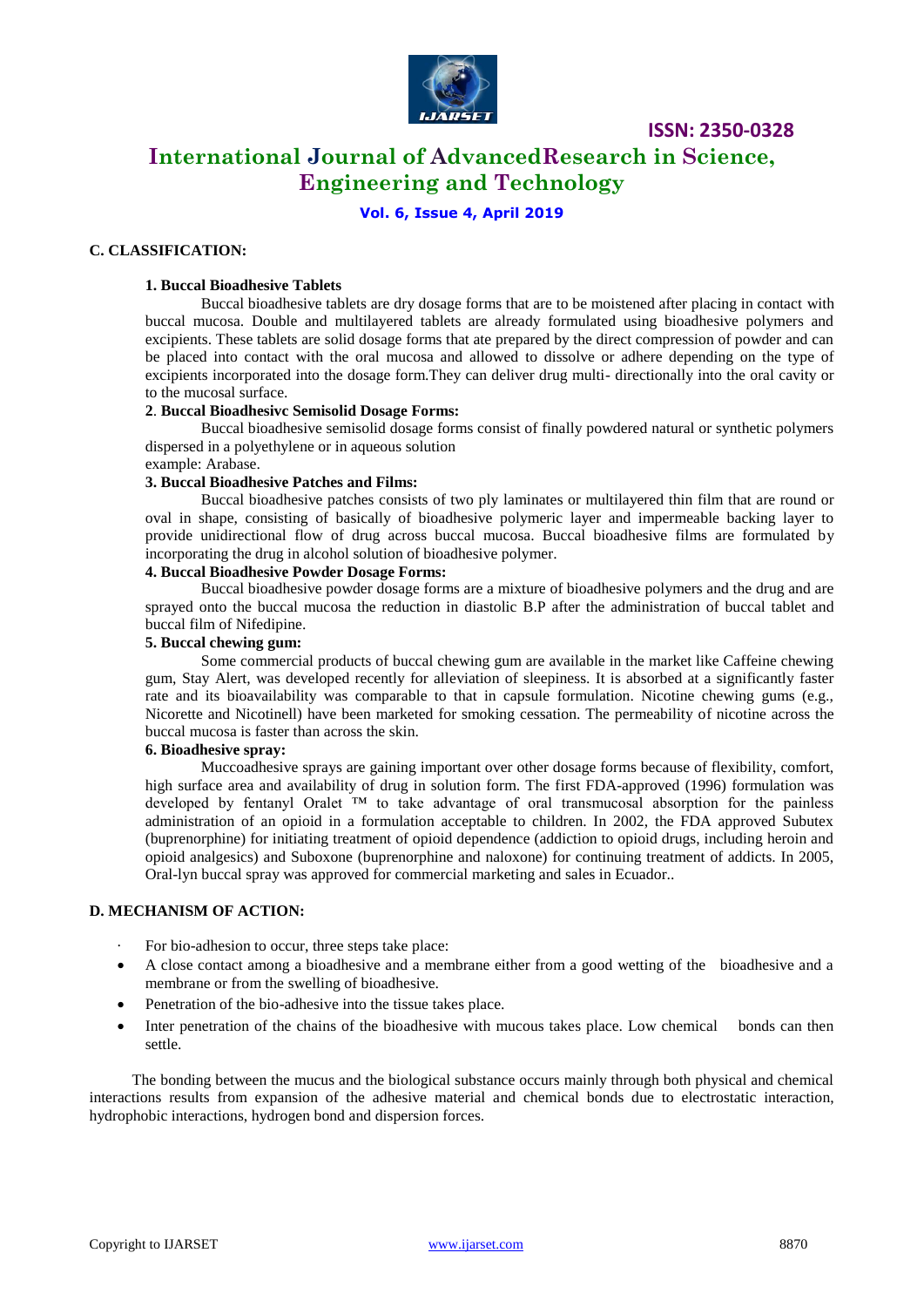

# **ISSN: 2350-0328 International Journal of AdvancedResearch in Science, Engineering and Technology**

# **Vol. 6, Issue 4, April 2019**

# **II. EVALUATION TESTS**

## **A.WEIGHT VARIATION:**

For evaluation of film weight, three films of every formulation are selected randomly and individual weight of each 1x1cm patch was taken on digital balance. The average weight was calculated.

#### **a. Film thickness**:

Thickness of the film is measured by using screw gauge with a least count of 0.01 mm at different places on the film. The thickness of the film was measured at three different places and the average of thickness is measured.

## **b. Surface PH:**

For determination of surface pH three films of each formulation is allowed in contact with 1ml of distilled water. The surface pH was noted by bringing a combined glass electrode or pH paper near the surface of films and allowing equilibrate for 1 min. A mean of three reading is recorded.

#### **c. Folding endurance:**

Folding endurance of the film is determined by repeatedly folding one film at the same place till it broke, which was considered satisfactory to reveal good films properties. The number of times of films could be folded at the same place without breaking gave the value of the folding endurance. This test was done on randomly selected three films from each formulation.

#### **d. Drug content uniformity:**

This parameter was determined by dissolving film of  $1 \times 1$ cm diameter containing drug in 50 ml simulated salivary fluid with occasional shaking. Filtration was carried out to remove insoluble residue, 1 ml of the filtrate was diluted to 10 ml with simulated salivary fluid (pH 6.8). The absorbance was measured at spacified nm using an UV spectrophotometer. The experiments were carried out in triplicate for the films of all formulations.

#### **e.** *In-vitro* **dissolution studies:**

Dissolution study was carried out in USP basket type apparatus using the stimulated salivary fluid (pH 6.8) as a dissolution medium at 50 rotations per minute. 10 ml aliquots were withdrawn at one minute time intervals and same amount of fresh dissolution medium was added. The aliquots were assayed for drug content at spacified wavelength using UV-spectrophotometer. The cumulative percentage drug release was calculated.

#### **f. Moisture absorption:**

The moisture absorption study of films was done at a relative humidity of 75% for a period of three days. The low moisture uptake by all the formulations was observed at 75% relative humidity. The low moisture uptake by all the buccal films can help to retard any hydrolytic degradation, and films will remain stable.

#### **g. Swelling studies:**

The degree of swelling is determined in phosphate buffer pH 6.8. All batches have good swelling properties which remain hydrated for longer time. All formulations were swelled within 10 min and which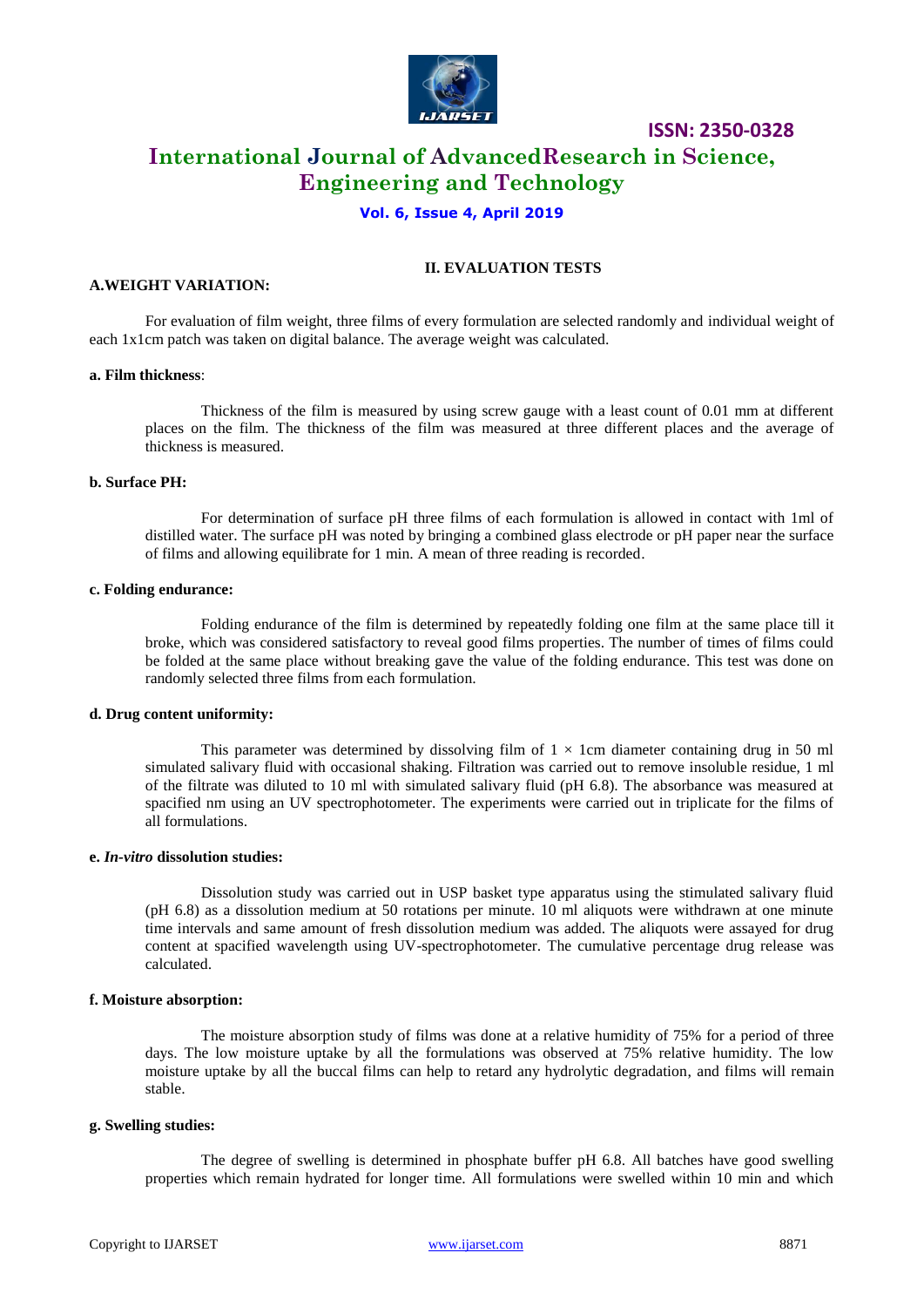

# **ISSN: 2350-0328 International Journal of AdvancedResearch in Science, Engineering and Technology**

# **Vol. 6, Issue 4, April 2019**

delayed the swelling after 2 h i.e. constant weight of the buccal patch is seen. It is highlighted that swelling properties are important when film integrity is evaluated.

#### **h. Percent elongation at break:**

For the determination of percentage elongation of the film formulations, the distance between the tensile grips of the tensile strength testing machine was measured before and after the fracture of the film and calculated the % elongation of patch by using the following formula Then the percentage elongation of the films was computed with the help of the formula given below.

% Elongation at break =Increase in length Initial weight×100 .

#### **i. Dispersion test:**

A strip equivalent to 5 mg of drug placed in 200 ml of 6.8pH phosphate buffer and was stirred for 3 minutes. The resulting solution was passed through sieve number 22. The film is said tosed the dispersion test only when no residue is left on the sieve.45.

#### **j.** *In vitro* **residence/mucoadhesion time :**

The in vitro adhesion time of films was evaluated by assessing the time for the patch to detach from goat buccal mucosa in a well stirred beaker filled with 500 ml phosphate buffer pH 6.8 at 37 °C. The mucosal membrane was fixed on the side of the beaker with cyanoacrylate glue. The patch was attached to the membrane by applying light force with finger tip for 60 sec. The beaker was then magnetically stirred at an approximate rate of 150 rpm to simulate buccal and saliva movement. The time necessary for complete erosion or detachment of the films from the mucosal membrane was taken as an indication of the in vitro adhesion time.

#### **k. Tensile strength:**

Tensile strength of the buccal films was determined by using universal strength testing machine. The sensitivity of the machine is one gram. It consists of 2 load cell grips. The lower one is fixed and upper one is movable as shown in the figure. The test patch of specific size is fixed between these cell grips and force was gradually applied, till the patch breaks. The tensile strength of the patch was taken directly from the dial reading.

#### **l. Percentage Moisture content :**

The buccal patches is weighed accurately and kept in desiccators containing anhydrous calcium chloride. After three days, the patches were taken out and weighed. The moisture content (%) was determined by the formula47.

% Moisture content =Initial weight – Final weight Initial weight×100

#### **m. Effect of temperature and humidity:**

Effect of temperature and humidity of optimization formulation was carried out for one month at 40 °C  $\pm$  2 °C,75 %  $\pm$  5% RH maintained in environmental stability chamber. The patches were wrapped in aluminium foil and exposed to the said conditions. Samples were evaluated at 0, 7, 14, 21 and 28 days for the parameters as

i. Appearance ii. Surface pH iii. Folding endurance iv. Drug release